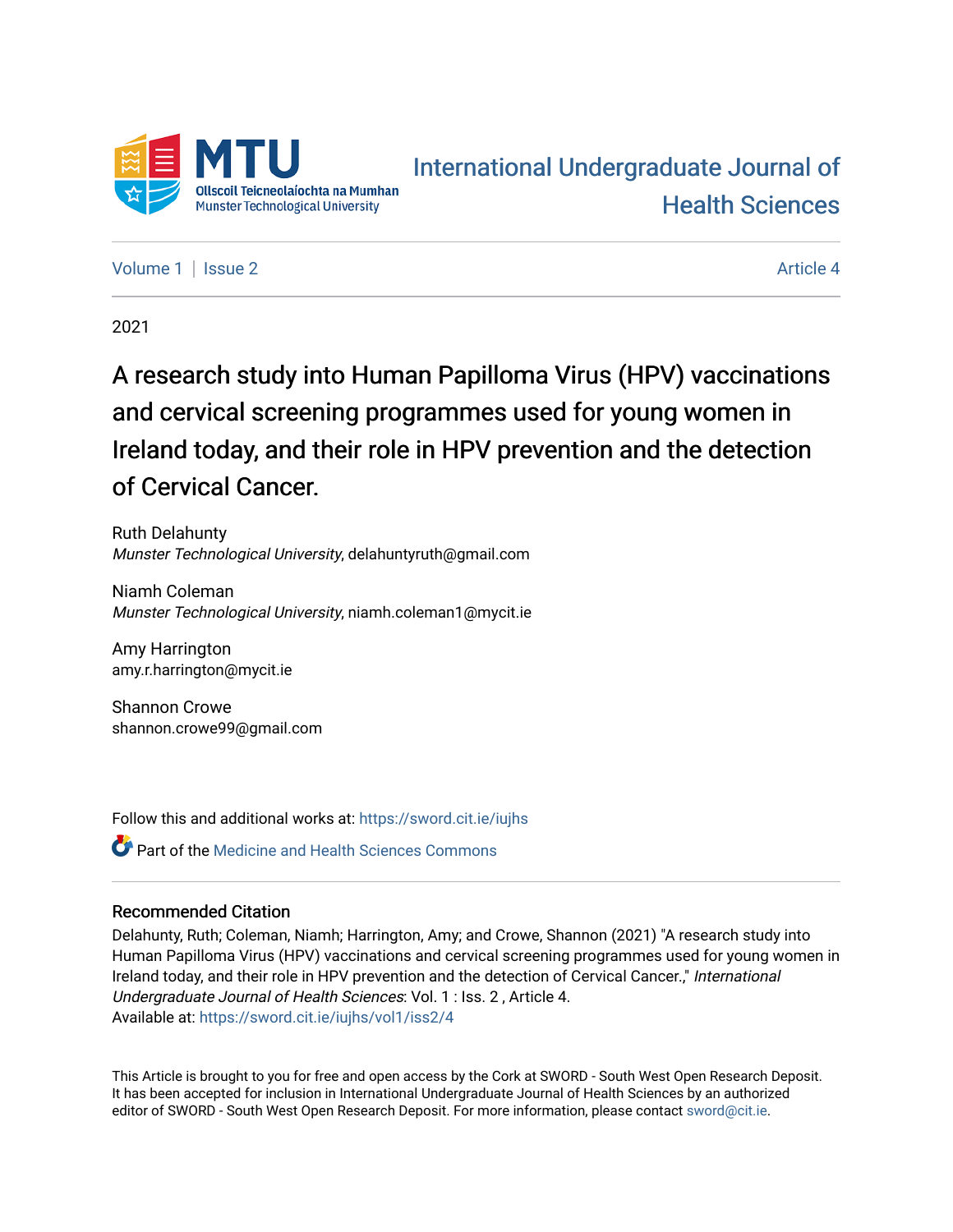# A research study into Human P apilloma Virus (HPV) vaccinations and cervical screening programmes used for young women in Ireland today, and their role in HPV prevention and the detection of Cervical Cancer.

# Cover Page Footnote

The authors would like to thank Dr. Brigid Lucey and Dr. Annemarie Burns of Munster Technological **University**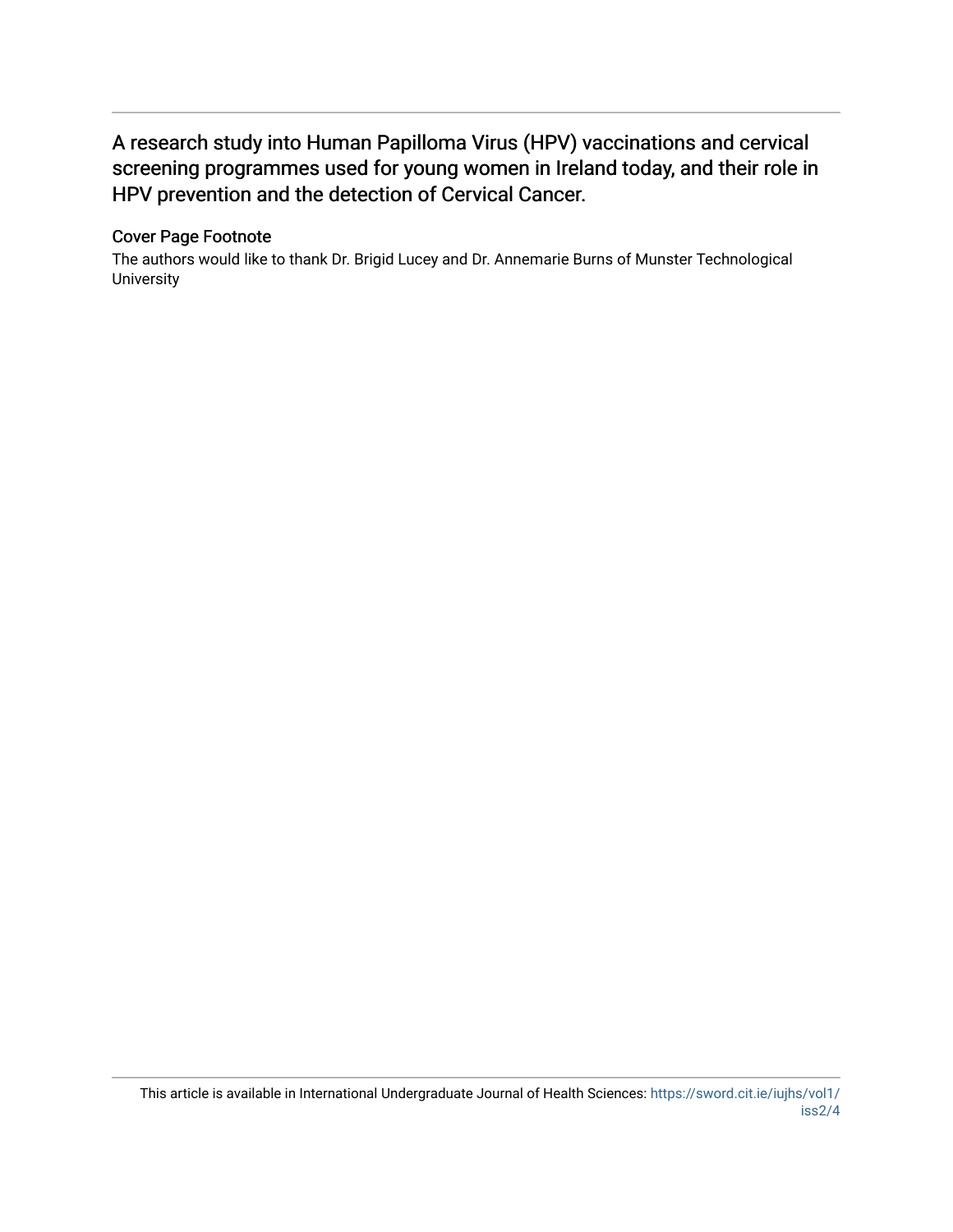# **A Research Study into Human Papilloma Virus (HPV) Vaccinations and Cervical Screening Programmes used for Young Women in Ireland Today, and Their Role in HPV Prevention and the Detection of Cervical Cancer.**

### **Amy Harrington\*, Niamh Coleman\*, Ruth Delahunty\*, Shannon Crowe\***

\*Department of Biological Sciences, Munster Technical University, Bishopstown, Cork, Ireland

#### **ABSTRACT**

This paper aimed to research the Human Papilloma Virus (HPV) vaccine uptake which prevents cervical cancer (caused by HPV), and an evaluation of the Cervical Check system in Ireland for cervical cancer detection. Topics discussed were the preventative and detection measures for cervical cancer in Ireland. The population studied was 18–25-year-old women in Ireland. This study was conducted online, through Google forms, Facebook and the UCC surveys portal. The survey was anonymised, and the participants agreed for their data to be used for publishing in a scientific peer-reviewed research paper. A total of 776 participants were analysed using excel spreadsheets and data collation methods like histograms. In our study it was determined that 53.6% of young women in Ireland mistrust the Irish Cervical Check system in Ireland. It was found that a source of this mistrust was the lack of education and bias in news headlines surrounding the HPV cervical cancer preventative vaccine and the scandal in 2011. A total of 63.5% of our survey population did not receive the HPV vaccine because of parental influence and 79.8% of our participants would get the vaccine again in comparison to 89% who received it originally (9.2% decline in uptake). In conclusion, more education is needed to avoid poor uptake of the HPV vaccine and promote compliance with cervical smear testing in Ireland in the future to decrease the prevalence of cervical cancer in the general population..

**KEYWORDS:** Cervical cancer, HPV, vaccinations.

#### **INTRODUCTION**

Cervical cancer is a cancer of the cervix, and it occurs when pre-cancerous cells mutate and grow at an uncontrolled rate to form tumours (Dasari *et al*., 2015). The presence of abnormal cells in the cervix is sometimes caused by infection with Human Papilloma Virus (HPV) (Dasari *et al*.,2015). According to the 2020 annual report from the Irish Cancer Registry, 302 women in Ireland had cancer of the cervix (National Cancer Registry Ireland, 2020). Seven out of ten cervical cancer cases are caused by strains 16 and 18 of the Human Papillomavirus (Health Service Executive, 2019a). Since 2010, young females in the first year of secondary school have been offered the HPV vaccine and since September 2019, young males, in first year of secondary school have also been offered the vaccine (Health Service Executive,2021). The most common vaccine used in Ireland is the Gardasil-9 vaccine. (Health Service Executive, 2021). Gardasil-9 protects against the nine types of HPV that cause genital warts, certain precancerous conditions, and cancers of the cervix, vagina, vulva, anus, and head and neck, including the oropharynx (National Cancer Institute, 2021). This vaccine is approved for use in females and males aged 9 to 45 years (National Cancer Institute, 2021). This vaccine has greatly reduced the cases of pre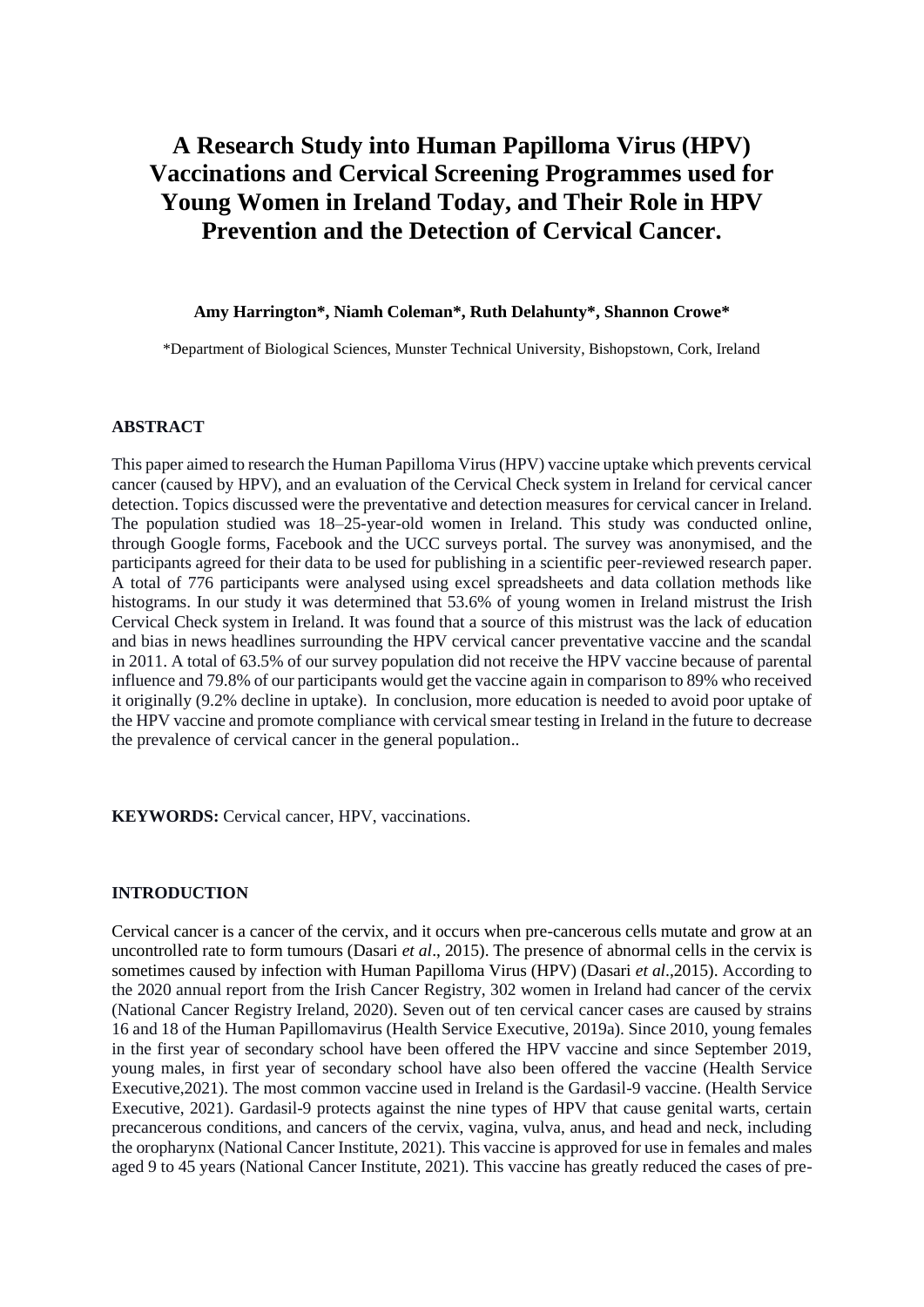cancers of the cervix and is attributed with a decreasing prevalence of HPV in Ireland over the past decade (Bonanni, P *et al* 2015).

There are over one-hundred strains of HPV with both high and low-risk types (Braaten and Laufer, 2008). Two methods are currently used by healthcare practitioners in Ireland for the detection of cervical cancer/HPV, which both involve the extraction of cells from the lining of the cervix for the testing of cervical cancer. In the past, pap smears for the detection of cervical cancer cells were the original method. Since March 2020, the gold-standard method for detection has become pap smears for the identification of the HPV itself, rather than cancer cells. Blood testing options have seen some promising findings for detecting HPV although it is less accurate than cervical smears, however, more research is needed into the efficacy of these methods.

Since 2010 there has been controversy about the vaccine and the subsequent preventative measures offered to young women to monitor the development of cervical cancer (i.e. Pap smears). The source of this discourse was postulated to be routed in the false claims on social media that the HPV vaccine, could cause POTS (Postural Orthostatic Tachycardia Syndrome) and CRPS (complex regional pain syndrome), however, the European Medicines Agency in 2015 found no evidence that the HPV vaccine causes any of the above (Yih *et al*., 2018). In 2010, there was a scandal involving a patient who was presented with a false negative test and was not informed of this until three years later. Further to this, she was diagnosed with terminal cervical cancer, it was then discovered that 161 other women received the same false negative result and 17 have died as a result (Carswell S, 2018).

This research project aimed to investigate the level of distrust in the Cervical Check system in Ireland, because of this scandal and learn more about the rumours and perceptions associated with the HPV vaccine according to women in Ireland aged 18-25.

# **MATERIALS & METHODS**

#### **Survey population**

Irish females, aged 18-25 years, were surveyed to establish their perceptions of the current measures in place to prevent cervical cancer in Ireland.

#### **Survey Design**

The survey contained 23 questions on Google Forms. It was optional to choose multiple answers and skip a question entirely. Close-ended and open-ended questions were used. Several questions included the use of Likert scale to ascertain each participant's level of agreement or disagreement with a particular statement.

#### **Survey distribution**

The survey was distributed via Facebook and Instagram, and the UCC Surveys distribution service via email. UCC societies pages such as UCC Cancer Society, also shared the survey with followers via their social media pages. The survey was released on 06/03/2021 and was closed on 19/04/2021.

#### **Data Analysis**

Data were presented using Microsoft Excel, Microsoft Word, and the questionnaire platform Google Forms. The results were interpreted using graphs and tables. Invalid responses were excluded. Only participants born as female between the ages of 18-25 years were part of the data analysis. Closedended questions were analysed using bar charts and pie charts. Open-ended questions were divided into categories or counted to determine the consensus.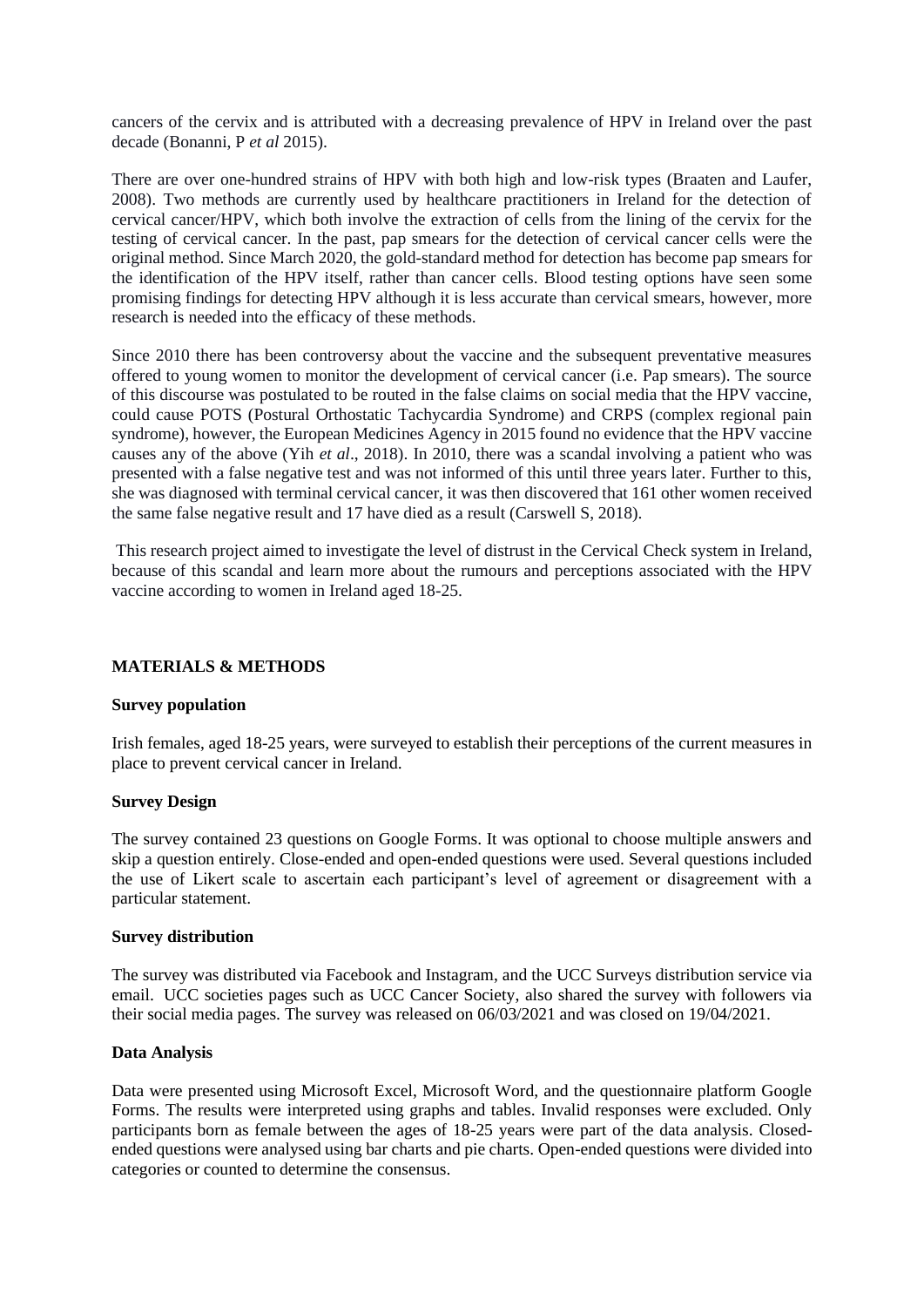# **Ethics**

The survey was voluntary and anonymised, the participants agreed for their data to be published in a scientific peer-reviewed research paper. Ethical approval and consent to use data collected, was obtained before conducting this research study. An information sheet about the objectives of the research was provided. All data obtained was confidential and stored in password-protected computers and will be destroyed after 5 years. Personal identifiers or IP addresses were not collected.

# **RESULTS**

# **Survey population**

In total, there were 921 submissions. Of these responses, 776 were valid. Of the valid responses, 95%  $(n=741)$  were Irish citizens and 5%  $(n=35)$  were not. A total of 99%  $(n=768)$  of these valid responses were cis-woman,  $0.5\%$  (n=4) were non-binary assigned female at birth and  $0.5\%$  (n=4) were transgender-men.

Regarding age, 38% (n=298) of the population were aged between 18-20 years, 53% (n=407) of the population was aged 21-23 years and the remaining 9% were 24-25-year-olds (n=71). Invalid respondents comprised of males and respondents 26 years of age and older. Of the population largely came from those with a scientific background with 52% of participants having studied a science or medical-based course.

# **Vaccination uptake and analysis**

A total of 99% (n=767) of the population were pro-vaccination and 1% (n=9) were anti-vaccination. However, only 89% (n=694) of the population received the Human Papilloma Virus (HPV) vaccine and 11% (n=82) did not receive the HPV vaccine. The respondents who did not receive the HPV vaccine (n=86) were given possible reasons as to why they decided not be vaccinated (Figure 1). It can be observed that parental influence played the biggest role (63.5%) in their choice to receive the vaccine, followed by a lack of education  $(16.9\%)$ , and media influence  $(8.5\%)$ . Medical reasons played a minimal role in their decision (0.9%). A total of 5.9% attributed not getting the vaccine to a negative association with vaccines. GP influence and cost were minimal influences ranging from 1.8% to 2.5% of participants reasoning (Figure 1).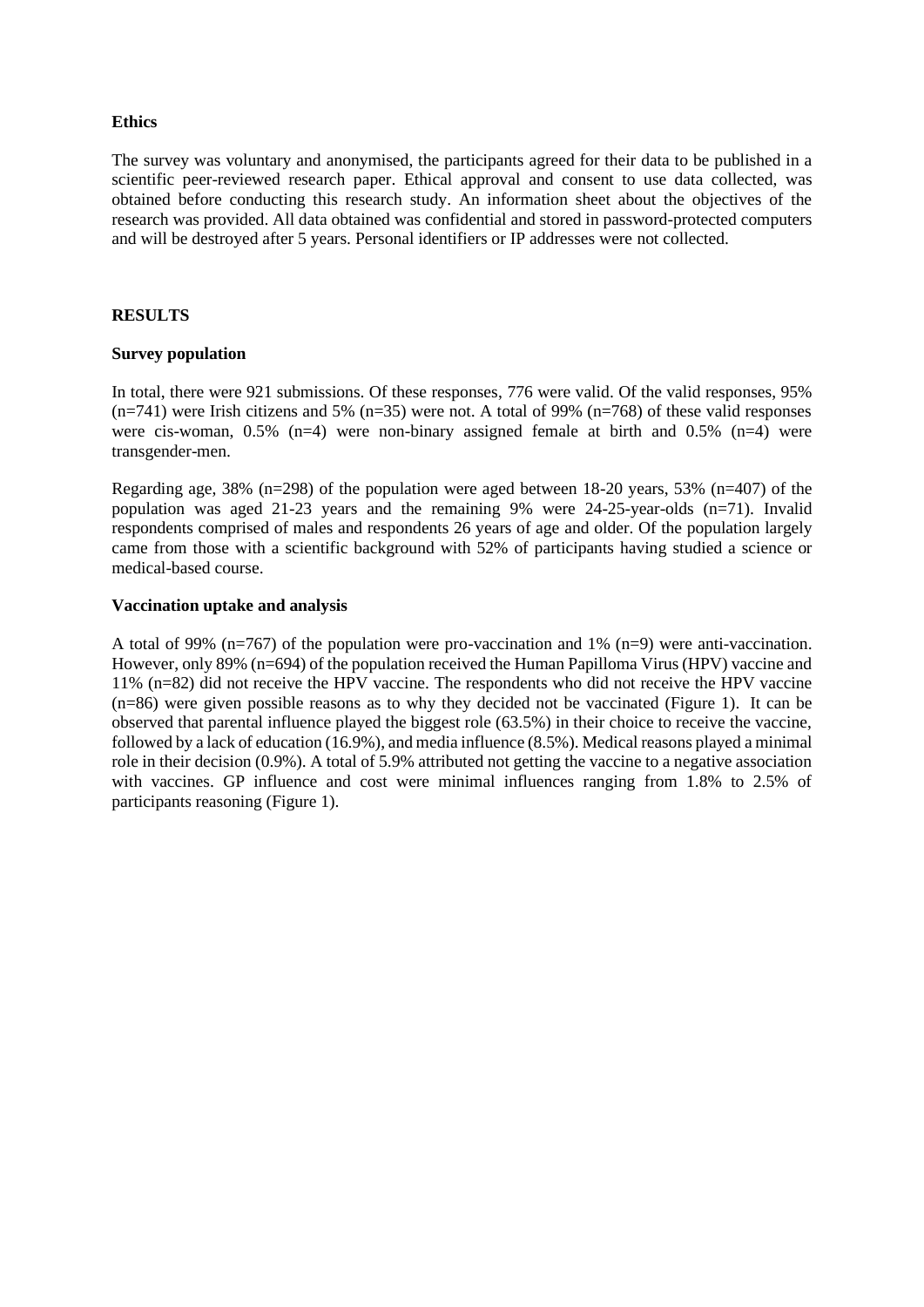

**Figure 1: Analysis of the reasons that participants didn't receive the HPV vaccine.**

From the full population, 79.8% of participants were very likely and only 1.5% were very unlikely to receive the vaccine if offered again for the first time, as seen in **Figure 2**. A total of 89% received the vaccine in our population, however only 79.8% would get it again.



**Figure 2: Analysis of percentage population (n=776) that would receive the HPV vaccine if offered again for the first time.**

# **Analysis of side effects caused by immunisation**

The participants were asked if they either a) experienced side effects themselves or b) heard of people who suffered side effects from the vaccine and if yes (n=216), and to further specify these side effects from a selection of options. As can be seen in **Figure 3**, general side effects of vaccines like fainting/dizziness/high temperature/nausea and bruising accounted for 59.7%, then narcolepsy 16.2%, Postural Orthostatic Tachycardia Syndrome 4.2%, paralysis 3.2% and fatigue 2.8%. A further 13.9% of people listed other side effects through an open-ended answer box, but these were rare and hence were accounted as 'others' on the graph.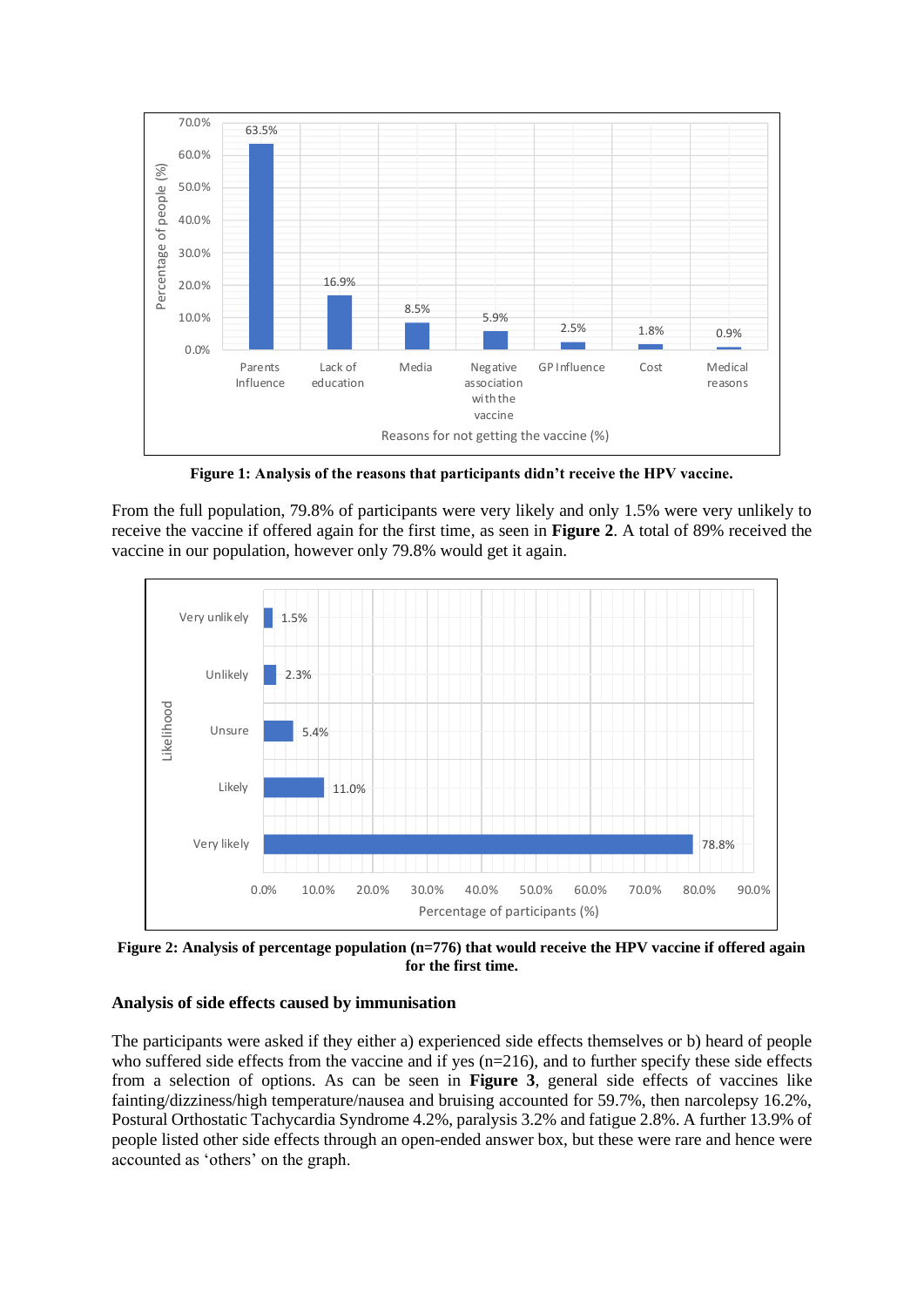

**Figure 3: Side effects of the HPV vaccine that were experienced or heard about by the participants (n=216).**

# **General Knowledge of the Population on Cervical Cancer and the HPV Vaccine**

A total of 56% (n=437) of the population do not trust the Cervical Check system used in Ireland.

When receiving the vaccine, a total of 28% of people said that they received no information about the HPV vaccine, 65% said they received a pamphlet or letter and 11% said they received an informative talk. When asked if participants knew how HPV was contracted to the best of their knowledge, 70% (n=542) of people knew that HPV was transmitted sexually, 12% (n=94) said travel, skin-to-skin contact or developing it spontaneously, and 18% (n=140) of people said they didn't know. A total of 72%  $(n=556)$  did not know that 70% of people will contract HPV in their lifetime. A total of 14.2 %  $(n=111)$ did not realise that even when vaccinated against HPV, women are still required to get cervical smears.

The participants were asked whether they knew that, in combination or separately, smoking and taking oral contraceptives increase cervical cancer risk. The survey found that 51% were aware of this.

# **Other findings**

A total of 57.3% of participants said they would be very likely to get the vaccine if boys were also offered it, 28.6% were unsure and the remaining 14.1% said it would have no impact on their decision. When asked about the cost of HPV vaccination in universities, a total of 99% of students in our survey (n= 768) said that the vaccination programme currently available is unfeasible for students and 50.1% of students said reasonable prices should range from  $\epsilon$ 50-199.

When the participants were asked if, when they turn twenty-five, they would avail of the Cervical Check system, 77% of participants (n=597) said they would be very likely to avail of this service, whereas 23% said they would not or were not sure whether they would avail of it. The participants were then further questioned and asked why they would not avail of this service. Of the participants, 59.7% answered fear, 46% do not know how to organise the appointment, followed by 42.1% are embarrassed and do not know what it involves.

When information relating to the poor sensitivity of the blood test method when compared to the pap smear was presented to participants, a total of 16% said they would prefer a blood test. However, 73.5% said they would use the cervical smear method (Figure 4).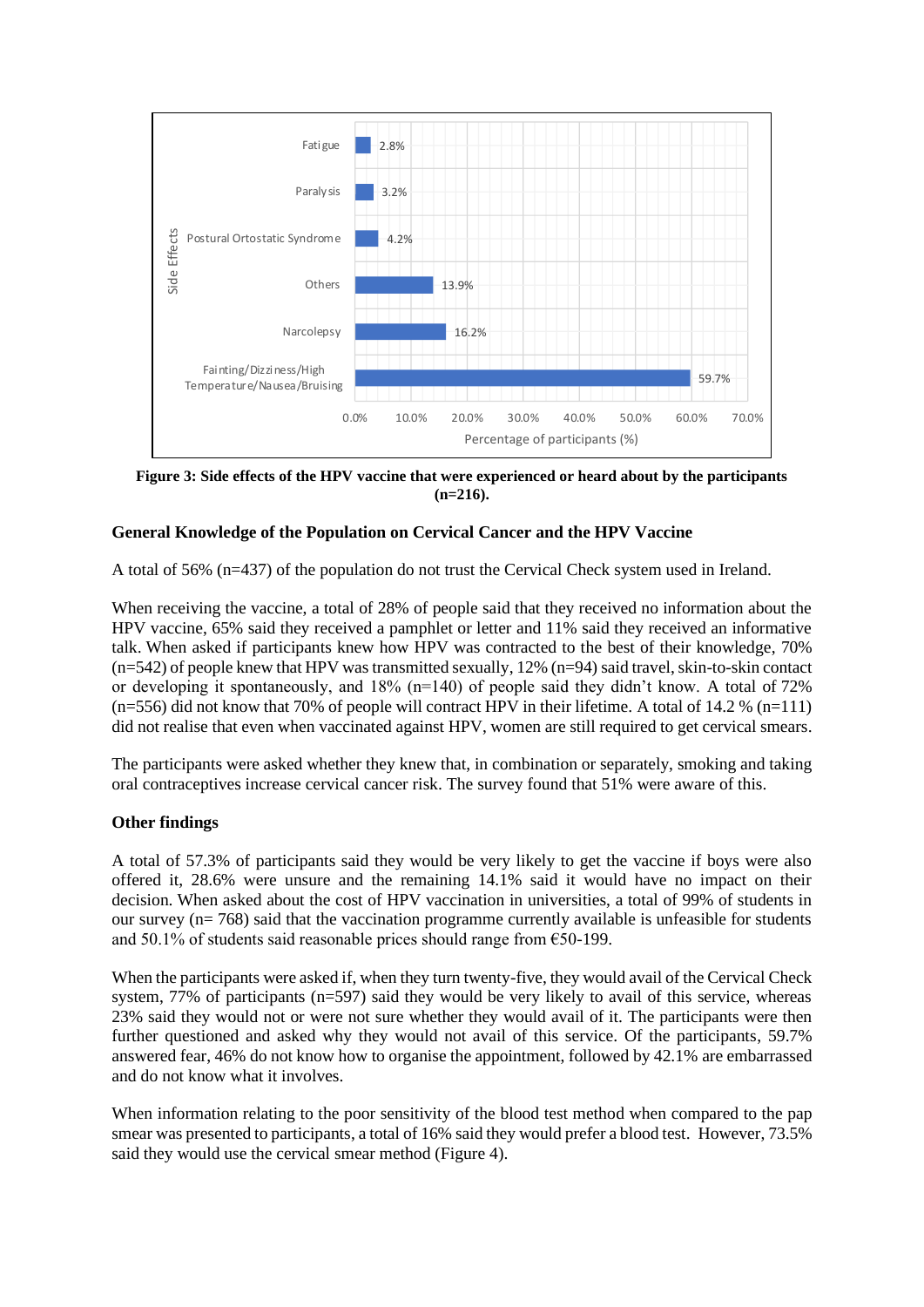

**Figure 4: Preference of population for the method employed for cervical cancer screen- either vaginal smear method or blood testing.**

# **DISCUSSION**

This research project was aimed to gain insight into the perceptions of young women regarding the HPV vaccination programme and Cervical Check system in Ireland. The main measures used to prevent cervical cancer, are the HPV vaccine programme and cervical smears. Cervical Check is the national cervical cancer screening programme in Ireland.

Most cervical cancers (70%) are caused by the contraction of HPV strains 16 and 18 (Health Service Executive, 2019a). However, once HPV is contracted it can take up to 20 years to present itself as an infection (HPV infection - Side effects and causes, 2021). The virus can linger in the body for years, however it will more than likely lead to the development of antibodies against the virus which will clear it within 1-2 years (World Health Organisation, 2017). Hence, asymptomatic patients may never know that they were infected by HPV (Connor, 2018). More than 70% of people will contract HPV in their lifetime (Cervical Check, 2021). This was presented to the participants in the survey, and it was determined that 71.7% were unaware of this fact. These findings highlight how uneducated people are about HPV and highlighted the need for more education. The HPV vaccine also has strong protection against condylomas and some HPV-related cancers. However, the HPV vaccine does not give complete protection against cervical cancer, it can only help prevent infection (Cheng, Wang and Du, 2020) and 14.2% of the respondents (n=776) were unaware that regular screening is still required, even if vaccinated. From the ages of 25-60, HPV screening is completed every five years (Health Service Executive, 2019b)**.** Screening may need to be carried out more regularly if high-risk types of human papillomavirus were detected such as HPV 16, 18, 31, 33, 35, 39, 45, 51, 52, 56, 58, 59 and 68 (The British Society for Colposcopy and Cervical Pathology, 2020).

To prevent cervical cancer a nationwide vaccination programme is in place for secondary school students. The most common vaccine in Ireland is called Gardasil-9, and it protects against the strains of HPV that cause 90% of cervical cancers (Health Service Executive, 2021). It was determined that 99% of respondents were pro-vaccination and 1% were anti-vaccination. When the participants were asked if they had received the HPV vaccine in secondary school, it was deduced that 89% had received the vaccine while 11% had not. These results were surprising and unexpected as most of the participants were pro-vaccination. It was noted that when the participants were asked if they would have received the HPV vaccine again, if it was being offered for the first time, only 79.8% said they would, compared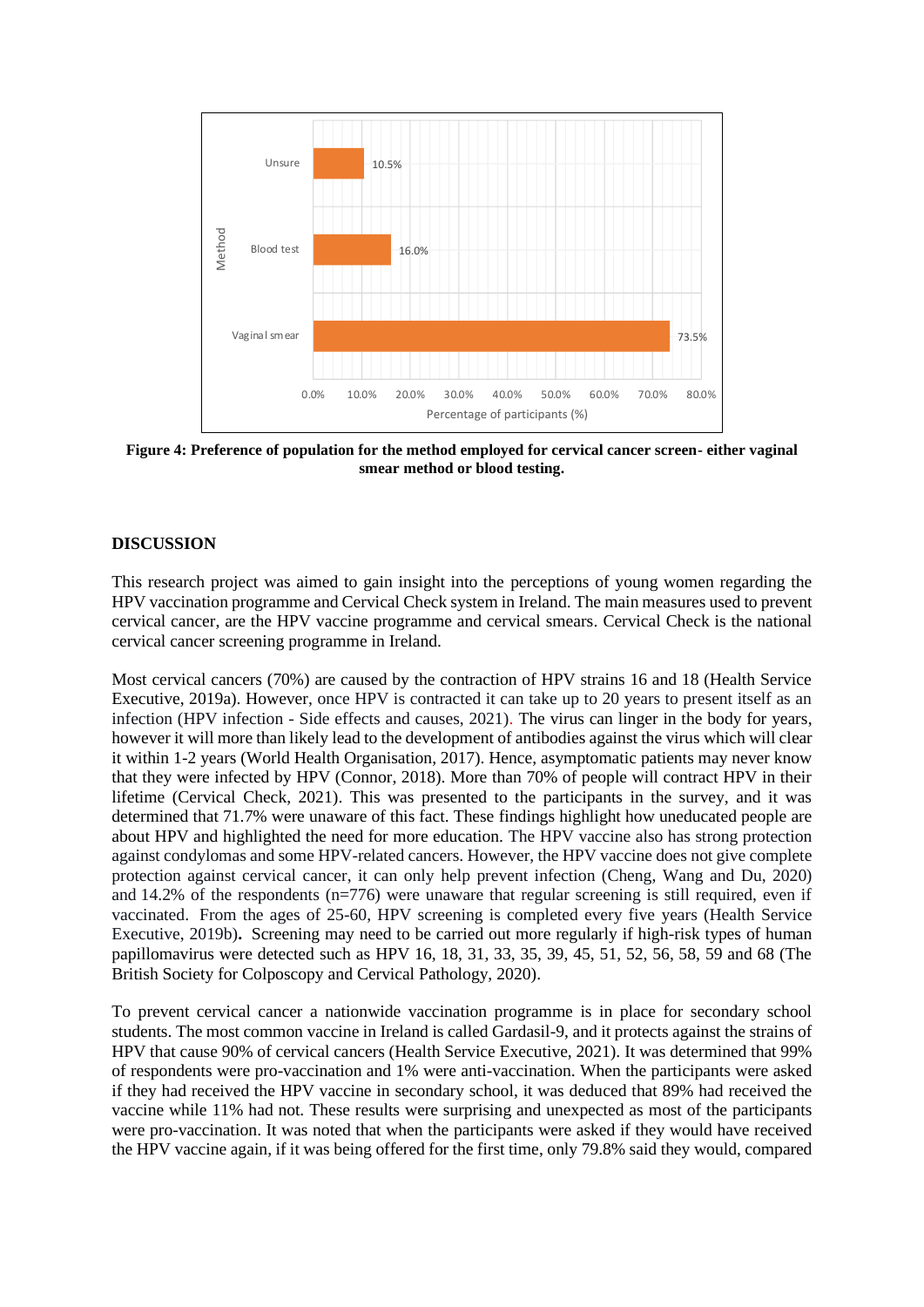to 89% of people who received the vaccine in the first place (Figure 2). This disparity warrants further investigation.

The participants that did not receive the vaccine (11%), were asked what influenced their choice (Figure 1). It was determined that the dominant reason was parents' influence (63.5%). This was of course, expected, as first-year secondary school students are under eighteen and therefore require guardian approval before getting any vaccine. Media influence was 8.5% and it should be noted that, at the time, participants would have been receiving the vaccine (2009-2016), a large amount of misinformation was being presented to the public through the media regarding the HPV vaccine (Yih et al., 2018). It was also deduced that 2.5% did not receive the vaccine due to their general practitioners (GPs) influence. GPs should present the relevant facts to the patient and guardians in order for them to make an educated decision. A small number of respondents (0.9%) did not receive the vaccine due to medical reasons.

All vaccinations pose a risk of mild side effects, including fainting and dizziness (Centre for Disease Control and Prevention, 2021). More than 1 in 10 people who receive the Gardasil vaccine will experience such side effects (National Health Service, 2019a). All international bodies have continually reported that the Gardasil vaccine causes no long-term side effects (Yih *et al*., 2018). The short-term side effects of the vaccine include general mild side effects and in rare cases a severe allergic reaction (Shah *et al*., 2019). False claims have led to a negative perception of the vaccine with many believing that Postural Orthostatic Tachycardia Syndrome (POTS), and Complex Regional Pain Syndrome (CRPS) were side effects of the vaccine (Yih *et al.*, 2018). However, the European Medicine Agency (EMA) declared that there was no evidence of this being caused directly by the vaccine and the prevalence of these symptoms didn't deviate from the expected occurrences of these symptoms in the population, without the vaccine (EMA, 2015)**.** 

It was determined from Figure 3, that the participants also experienced or heard of someone experiencing side effects like narcolepsy (16.2%), POTS (4.2%), paralysis (3.2%), dizziness (59.7%) and a further 13.9% answered 'other' and cited side effects such as insomnia and seizures. The representation of these side effects was not large enough to be accounted for in the graphical results. It was reported in 2010-2015, 958 out of 590,694 girls (0.2%) experienced a negative reaction from the HPV vaccine (MagGuill, 2017).

The HPV vaccination programme is free and offered to first-year students in secondary school (Health Service Executive, 2021). Young females, since 2010, and males since 2019, can receive the HPV vaccination (Corcoran *et al.,* 2021). Since September 2020, boys in secondary school have been offered the vaccine. A total of 57.3% of participants said they would be very likely to get the vaccine for this reason, 28.6% were unsure and the remaining 14.1% said it would have no impact on their decision (ie. a score of 0 on the Likert scale). This highlights that most women would be more likely to get the vaccine, due to this change in the vaccination programme protocol. It is not to be forgotten that HPV can cause anal-genital warts in males (Royal College of Physicians Ireland, 2018). Herd immunity is dependent on high levels of vaccination uptake in both males and females, not just females alone (Royal College of Physicians Ireland, 2018).

There are two vaccines developed to prevent HPV 16/18 related cancers (Clendinen C *et al.,* 2016*)*. The quadrivalent HPV recombinant vaccine called Gardasil-9 and the bivalent HPV vaccine called Cervarix were developed by Merck and GlaxoSmithKline (GSK, 2019). The cost for three doses of the HPV vaccine in University College Cork student medical centre is €555 (University College Cork, 2018). A student might avail of this if they did not get the vaccine for free in secondary school. The cost in University College Dublin is €685.50 (University College Dublin, 2021). A total of 99% of students in our survey say the cost of the vaccination programme make it unfeasible for students and 50.1% of students said reasonable prices should range from  $\epsilon$ 50-199. In other European countries, the timeframe in which the vaccine can be received for free is much wider, for example in Germany the vaccine is given free of charge to females between the ages of 12-17 years and, in addition to this, some statutory health insurance providers cover the complete cost of the vaccine in females aged 18-26 years old (Hense *et al.*, 2014).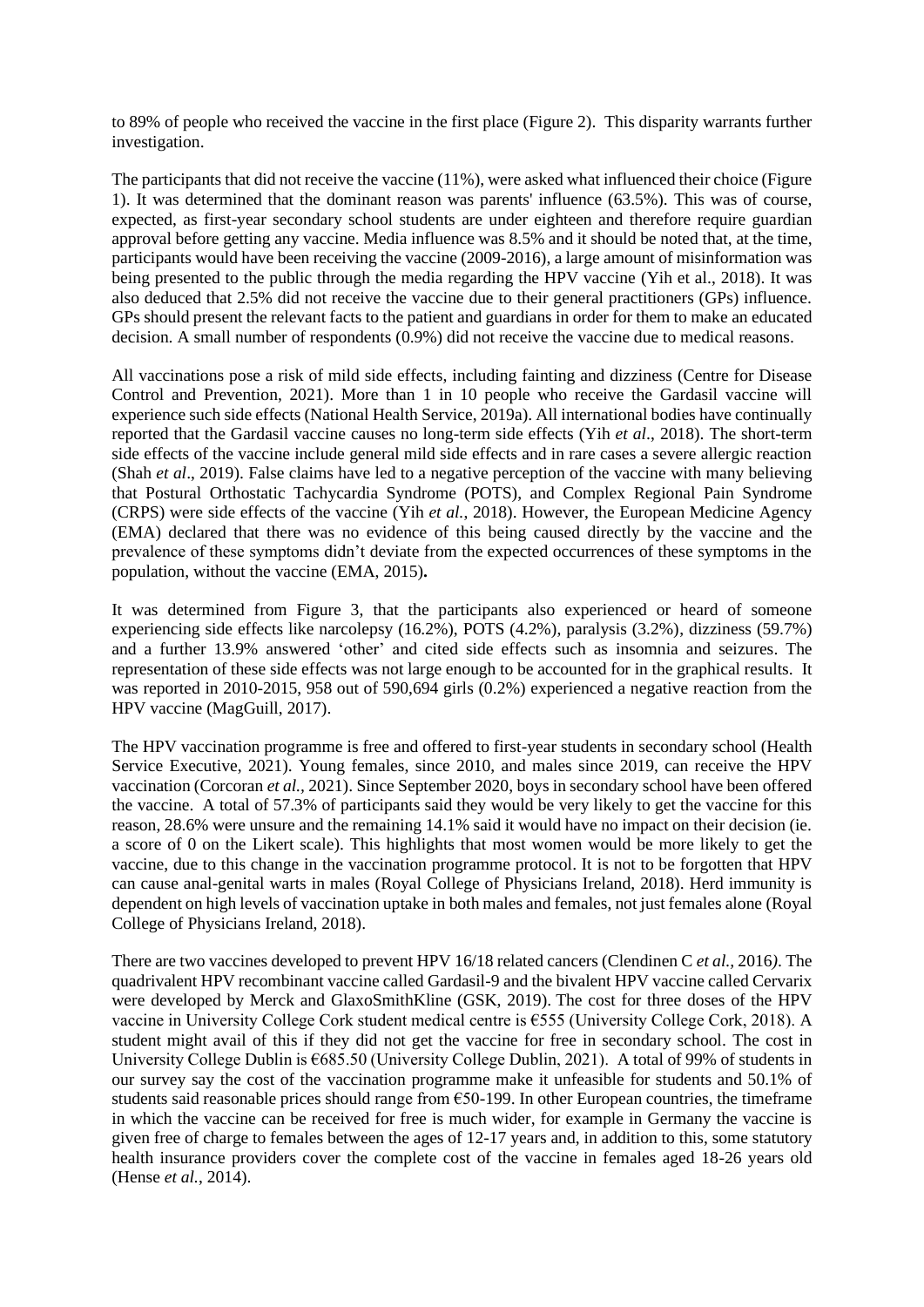The participant's knowledge was assessed on HPV, the vaccine and cervical cancer. When asked what information participants received in secondary school, 28% of people said they received no information about the HPV vaccine and this may provide possible reasons why there was a poor uptake of the vaccine. Most participants (65%) said they received a pamphlet with information, and 11% said they attended an informative talk. These findings prove that people didn't receive enough information about the vaccine.

Most of the participants, 70%, knew that HPV was transmitted sexually, 12% gave answers like travel and skin-to-skin, and 18% of people said they did not know that HPV is transmitted sexually.

Smoking and the oral contraceptive pill increase the risk of cervical cancer (Ryan *et al.,* 2018). It was deduced from the general knowledge of the population on cervical cancer and the HPV vaccine that 49% were unaware of this. This emphasises that the population are not aware of the carcinogenic effects of the pill and smoking and need better health promotion and awareness.

This is an area that encourages a lot more investment for non-profit organisations and more government funding. Possibly, if when young females are offered the HPV vaccine in secondary school for free, and if they were informed of the price of the vaccine later, this may result in higher vaccine uptake. However, public perception of the price of vaccines is misinformed, it may be forgotten the cost of regulating these vaccines, distributing them and low market prices leave the production companies with little to no profit as they are expensive (Xue *et al.,* 2020).

In January 2019, around 21,000 people underwent a cervical smear test; in January 2020 that number had fallen to 17,000 and further to this, in March 2021, 29,000 women were attending for cervical screening, which is an increase when compared to previous months (Cervical Check, 2020). Participants were surveyed about cervical smear uptake and education around the topic of the cervical check system in Ireland and the perception of the system itself. Of note, 53.6% of people do not trust the cervical check system in Ireland and would not trust their result since the scandal in 2019. Women can avail of Cervical Check when they are 25 years old, 77% of participants (n=597) said they would be very likely to avail of this service, whereas 23% said they wouldn't or weren't sure whether they would avail of it. The participants were then further questioned and asked why they would not avail of this service. Of the participants 59.7% answered fear, 46% don't know how to organise the appointment, followed by 42.1% who are embarrassed and don't know what it involves. The participants could select more than one option in this case.

Many participants were concerned that the minimum age of screening for cervical cancer is 25 and they wished for it to be lower. However, population-based screening in women under the age of 25 may lead to many women receiving unnecessary treatment for lesions that would never have developed into invasive cancer and early screening might also lead to unnecessary anxiety and upset (Cervical Check, 2021). Premature screening can cause potential risks with some treatments, including a slightly increased risk of early birth if the patient was pregnant. (Cervical Check, 2021).

The participants were asked if they would prefer another form of detection of cervical cancer that did not involve the smear test such as a blood test and they were informed that it would have decreased sensitivity compared to the cervical smear sensitivity. A total of 16% said they would prefer a blood test despite sensitivity differences (Figure 4). Further investigation into the clinical utility of blood tests is necessary and it may provide evidence that it could be combined and used as an adjunct test, with the traditional cervical smear for optimal patient outcomes. This method would provide a less intrusive and more convenient for the patient (Boltz, 2021).

As the study was distributed through the UCC Survey platform, mostly college-educated students answered the survey and approximately 52% of our population studied some form of science or medicine course. This may have led to an increased amount of scientific knowledge in our population compared to a non-scientific population surrounding HPV and cervical cancer.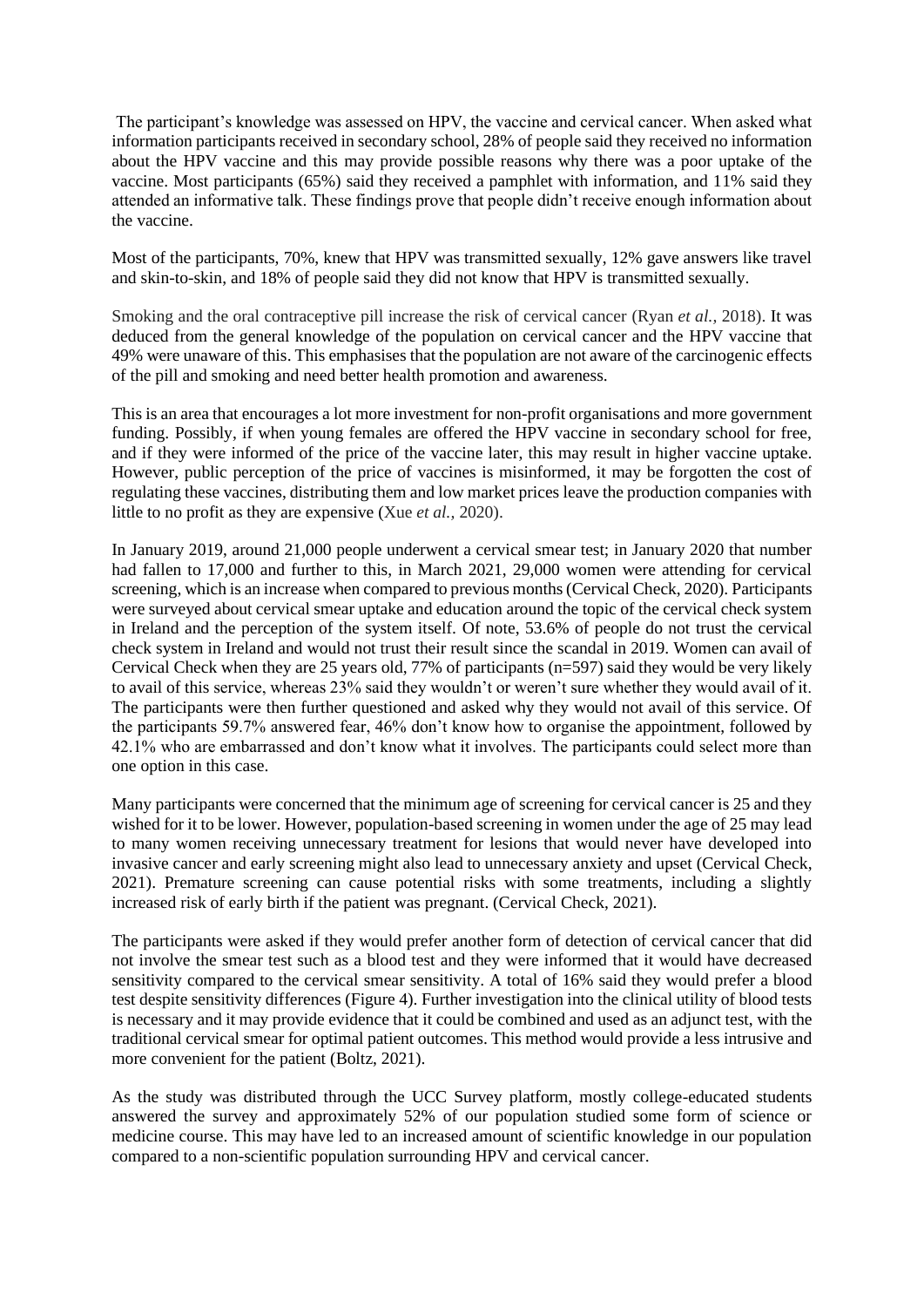In conclusion, the findings of this study suggest, education and factual scientific information on cervical cancer, are lacking amongst young women in Ireland. Knowledge of the subject would increase participation in the vaccination programme and increase the uptake of cervical smears. There is scope for new, less invasive, and less daunting methodologies to increase participation of the public to be tested for cervical cancer. In turn, this would decrease the prevalence of cervical cancer in the population. There seems to be a need for a revision of the price of the HPV vaccination programme after secondary school. There is discord and lack of trust between the Irish public and the Cervical Check system in Ireland, more research should be aimed at rebuilding this trust.

#### **ACKNOWLEDGEMENTS**

The authors would like to thank Dr. Brigid Lucey and Dr. Annemarie Burns of Munster Technological University

**Corresponding author:** Ruth Delahunty (delahuntyruth@gmail.com)

#### **REFERENCES**

BMC Public Health, 2018. *Decline in HPV-vaccination uptake in Denmark – the association between HPVrelated media coverage and HPV-vaccination*. [Online] Available at: https://www.ncbi.nlm.nih.gov/pmc/articles/PMC6288961/ [Accessed 17 May 2021].

Bonanni, P., Bechini, A., Donato, R., Capei, R., Sacco, C., Levi, M. and Boccalini, S., 2015*. Human papilloma virus vaccination: impact and recommendations across the world.* [article] *Therapeutic advances in vaccines*, 3(1), pp.3-12.

Braaten, K.P. and Laufer, M.R., (2008). *Human papillomavirus (HPV), HPV-related disease, and the HPV vaccine*. [article]. Reviews in obstetrics and gynecology, 1(1), p.2.

Bsccp.org.uk. 2020*. Frequently Asked Questions*. The British Society for Colposcopy and Cervical Pathology. [online] Available at: <https://www.bsccp.org.uk/women/frequently-asked-questions> [Accessed 17 May 2021].

Burd, E.M., 2003. *Human papillomavirus and cervical cance*r. [article] Clinical microbiology reviews, 16(1), pp.1-17.

Cdc.gov. 2021. *Possible Side effects from Vaccines* | CDC. [online] Available at: <https://www.cdc.gov/vaccines/vac-gen/side-effects.htm> [Accessed 17 May 2021].

Cheng, L., Wang, Y. and Du, J., 2020. *Human Papillomavirus Vaccines: An Updated Review*. [online] NCBI. Available at: <https://www.ncbi.nlm.nih.gov/pmc/articles/PMC7565290/> [Accessed 7 November 2021].

Clendinen, C., Zhang, Y., Warburton, R.N. and Light, D.W., 2016. *Manufacturing costs of HPV vaccines for developing countrie*s. [article]. Vaccine, 34(48), pp.5984-5989.

Connor, E., 2018. *Human Papillomavirus (HPV): Does It Go Away?* [Online] Available at: https://www.healthline.com/health/sexually-transmitted-diseases/does-hpv-go-away [Accessed 10 May 2021].

Corcoran, B., Anna, C. & Barrett, T., 2021*. How Ireland reversed a HPV vaccination crisis.* [Online] Available at: https://www.hpvworld.com/articles/how-ireland-reversed-a-hpv-vaccination-crisis/ [Accessed 10 May 2021].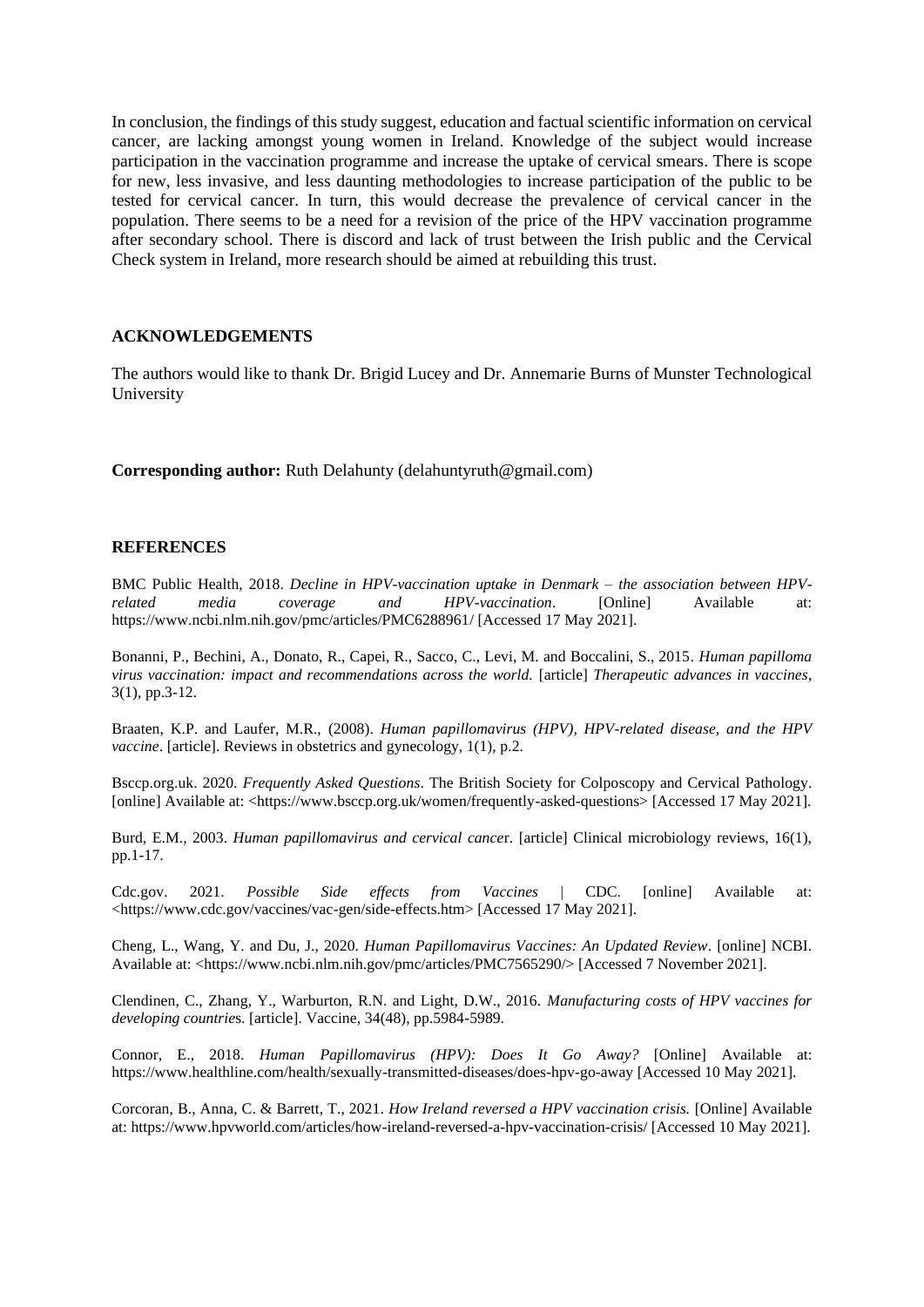Dasari,S., Wudayagiri, R. and Valluru, L., 2015. *Cervical cancer: Biomarkers for diagnosis and treatment*. [online] Science Direct. Available at: <https://www.sciencedirect.com/science/article/abs/pii/S0009898115001370> [Accessed 6 November 2021].

Dyer, C., 2020*. Irish Supreme Court upholds win for woman whose cervical cancer was missed*. [online] Available at: <https://www.bmj.com/content/368/bmj.m1196.full > [Accessed 17 May 2021].

European Medicines Agency, 2015. *Review concludes evidence does not support that HPV vaccines cause CRPS or POTS*. [Online] Available at: https://www.ema.europa.eu/en/news/review-concludes-evidence-does-notsupport-hpv-vaccines-cause-crps-pots [Accessed 13 May 2021].

GlaxoSmithKline (2009). *FDA approves Cervarix, GlaxoSmithKline's cervical cancer vaccine | GSK*. [online] Available at: https://www.gsk.com/en-gb/media/press-releases/fda-approves-cervarix-glaxosmithkline-scervical-cancer-vaccine/ [Accessed 1 Dec. 2021].

Hense, S., Hillebrand, K., Horn, J., Mikolajczyk, R., Schulze-Rath, R. and Garbe, E. (2014). HPV vaccine uptake after introduction of the vaccine in Germany. *Human Vaccines & Immunotherapeutics*, [online] 10(6), pp.1729– 1733. Available at: https://www.ncbi.nlm.nih.gov/pmc/articles/PMC5396220/ [Accessed 2 Dec. 2021].

Health Service Executive, 2019. *Cervical cancer - causes*. [online] Www2.hse.ie. Available at: https://www2.hse.ie/conditions/cervical-cancer/causes.html [Accessed 17 May 2021].

Health Service Executive. 2019b. *Who should have cervical screening*? [online] Available at: <https://www2.hse.ie/screening-and-vaccinations/cervical-screening/when-you-should-have-cervicalscreening/who-should-have-cervical-screening.html> [Accessed 17 May 2021].

HSE.ie. 2021 *HPV Vaccination Programme - HSE.ie*. [online] Available at: <https://www.hse.ie/eng/health/immunisation/pubinfo/schoolprog/hpv/hpv-vaccination-programme/> [Accessed 11 May 2021].

Irish Cancer Society. 2021. *Cervical cancer screening*. [online] Available at: <https://www.cancer.ie/cancerinformation-and-support/cancer-types/cervical-cancer/cervical-cancer-screening> [Accessed 11 May 2021].

Jewell, T., 2020. *Can HPV be Dormant*?. [Online] Available at: https://www.healthline.com/health/how-longcan-hpv-be-dormant [Accessed 17 May 2021].

Kathy Boltz, P., 2021*. Simple blood test can indicate cervical cancer* - Oncology Nurse Advisor. [online] Oncology Nurse Advisor. Available at: <https://www.oncologynurseadvisor.com/home/headlines/webexclusives/simple-blood-test-can-indicate-cervical-cancer/> [Accessed 11 May 2021].

Kings College London., 2021*. Only one in four people experience mild systemic side effects from COVID-19 vaccines.* [online] Available at: <https://www.kcl.ac.uk/news/one-in-four-people-mild-side-effects-covid-19vaccines> [Accessed 17 May 2021].

Mayo Clinic., 2021. *HPV infection - Symptoms and causes*. [online] Available at: <https://www.mayoclinic.org/diseases-conditions/hpv-infection/symptoms-causes/syc-20351596> [Accessed 6 November 2021].

National Cancer Institute Cervical Cancer., 2021*. Human Papillomavirus (HPV) Vaccines*. [online] National Cancer Institute. Available at: <https://www.cancer.gov/about-cancer/causes-prevention/risk/infectiousagents/hpv-vaccine-fact-sheet.> [Accessed 18 May 2021].

National Cancer Institute., 2021. *HPV and Cancer*. [online] Available at: <https://www.cancer.gov/aboutcancer/causes-prevention/risk/infectious-agents/hpv-and-cancer> [Accessed 17 May 2021].

National Cervical Cancer Coalition., 2021. *Cervical Cancer Overview*. [Online] Available at: https://www.nccconline.org/hpvcervical-cancer/cervical-cancer-overview/ [Accessed 17 May 2021].